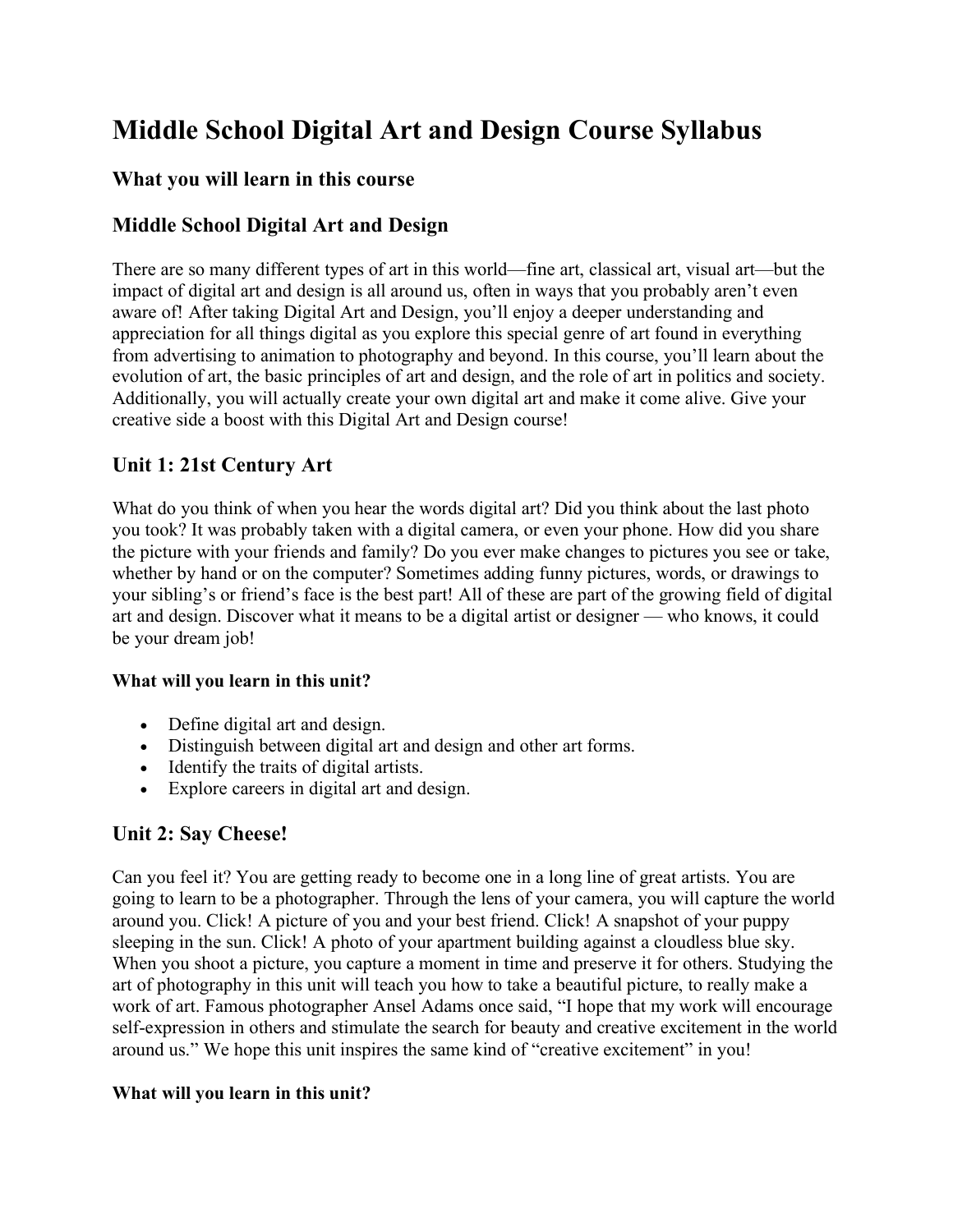- Compare and contrast the early history of photography to modern day digital photography.
- Identify and apply the elements of art and principles of design in photography.
- Understand and use photographic composition.
- Explain the process of editing photography and describe the tools used to do it.

# **Unit 3: The Evolution of 2-Dimensional Art**

Where is digital art around you? On the wrapper of the burger from your favorite take out place? Rolling across your computer screen as you search the web? In the special effects of your favorite movie? Today, digital art is everywhere. But we are not the first society to value art. That tradition dates back to the Stone Age! Both 2D and 3D art play an important role in the artistic forms of the past and present. In fact, today's digital artists often need to know how to move back and forth between these two types of art. Fortunately, there are a lot of ways for artists to think about space in both dimensions. Are you ready to learn some of their techniques?

## **What will you learn in this unit?**

- Describe 2D digital art and understand its uses.
- Compare and contrast digital 2D and 3D art.
- Understand and apply specific elements used in 2D digital design.
- Recognize the limitations of 2D digital art.

# **Unit 4: Graphic Design**

When you get advertisements in your mailbox, do you look at the products to see if there is something you like? The graphic artist who designed the flier certainly hopes you do! Graphic design combines the power of text and pictures to create persuasive images that communicate a specific message. It is used in advertising, entertainment, and politics. There are many ways in which art and language work together to educate and inform us. Sometimes that information provides important life-saving safety instructions, other times it is as simple as letting you know that your favorite restaurant has a new flavor of milkshake. One thing is for sure though graphic art has a lot to say!

#### **What will you learn in this unit?**

- Define graphic design and its commercial uses.
- Recognize the tools used to create graphic art.
- Describe pop art and its influential artists.
- Identify street art and understand its purpose in society.

# **Middle School Digital Art and Design Midterm Exam**

- Review information acquired and mastered from this course up to this point.
- Take a course exam based on material from the first four units in this course (Note: You will be able to open this exam only one time.)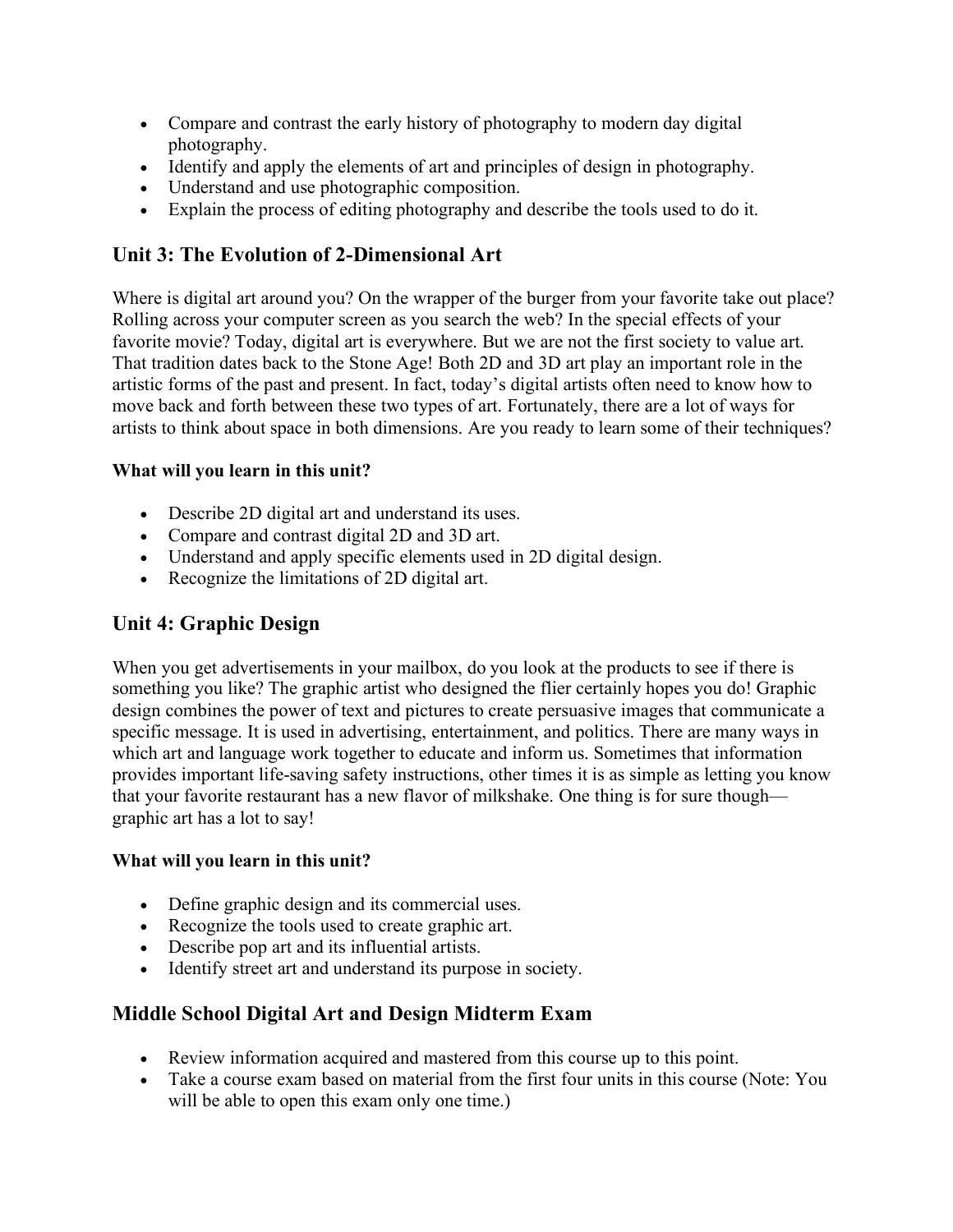## **Unit 5: Magic in Motion: Animation**

Have you ever stopped to count how many times you see animation in a day? Animation isn't only in movies and cartoons. It's in video games, interactive websites, smartphone interfaces, and so much more. If you stop and think about it, you'll likely be surprised by how much animation is in your day. Although animation started off simply, it has become a big part of popular culture. But don't blink! The animation industry is changing faster than the speed of motion in an animated short. However, with the right skills and mindset, you could become an innovator in this evolving art field!

### **What will you learn in this unit?**

- Describe the different types of animation.
- Understand how digital animation is an art form based on technology.
- Explain the basic principles of 2D and 3D animation.
- Develop a basic understanding of intellectual property rights.

## **Unit 6: Sound and Music**

Whether it's in the background of a commercial, a dog barking on a television program, the squealing sound of tires during a movie, or a song streamed from your phone, we experience music—and the work of digital artists—every day. How often have you turned on your television or clicked open a music app just to have something playing in the background while you read, study, or do chores? Music is definitely part of our everyday lives, having evolved over time due to technology and our changing tastes. Like other forms of art, music tells us a lot about what is currently happening in society. When it comes to the digital arts, sound is another important piece of the puzzle.

#### **What will you learn in this unit?**

- Identify how digital music and sounds fit into the larger picture of digital art and design.
- Examine the roles of musicians and sound producers in digital design.
- Discover how music has evolved over time and how it is relevant to our lives today.
- Understand the role of technology in the production and sharing of music.

## **Unit 7: How to Look at and Evaluate Art**

What makes a piece of art famous? What do critics think about when they are deciding if something is good or not? You'll explore these questions and more as you learn how to think like an art critic. Artists have their own process when they are creating art, and they spend a lot of time expressing their ideas. Next, it's the critic's turn to decide how well the artist has done their job. Fortunately, critics have a set of standards that they use when viewing art, and you can use them too. After all, part of appreciating art is knowing what to look for when you are standing in front of it. This can also help you make your own art the best that it can be!

#### **What will you learn in this unit?**